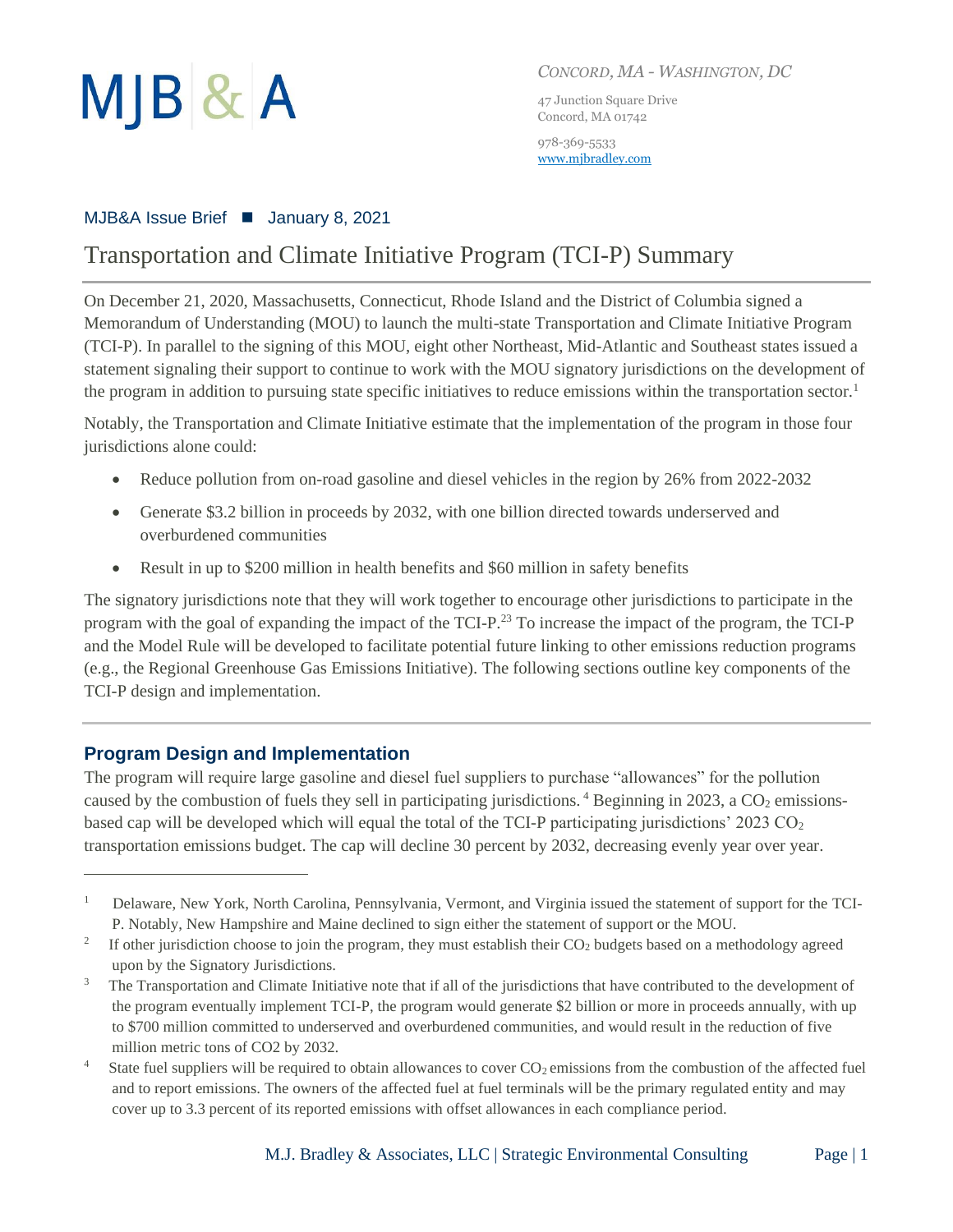

Each compliance period will last for three years and will: 1) allow unlimited banking of  $CO<sub>2</sub>$  allowances for use in future compliance periods; and 2) provide compliance alternatives including a limited use of offsets.<sup>5</sup> Participating jurisdictions are required to annually review and report on the impacts of their program and will assess the equity impacts of the program to ensure that the policies and investments benefit communities overburdened by air pollution. Each report will include how proceeds are spent including what projects and programs were supported by the TCI-P and what levels of investment were received by each. After the initial compliance period, and regularly thereafter, participating jurisdictions will undergo a comprehensive review of the TCI-P and will consider additional reductions on or before 2032. Table 1 includes the TCI-P participating jurisdictions emissions budgets as of the signing of the MOU.

| <b>State</b>         | CO <sub>2</sub> Emissions Budgets |
|----------------------|-----------------------------------|
| Connecticut          | 13,497,957 metric tons            |
| District of Columbia | 877,715 metric tons               |
| <b>Massachusetts</b> | 24,467,216 metric tons            |
| Rhode Island         | 3,291,658 metric tons             |

#### **Table 1: 2023 Base Annual CO<sup>2</sup> Emissions Budgets**

#### *Emissions Budgets and Modelling*

The TCI-P emissions cap differs from the previously modeled emissions caps released in December 2019 and September 2020 in the following ways— the cap: 1) begins in 2023 instead of 2022; 2) starts at a lower emissions level than recent historical emissions due to the COVID-19 pandemic<sup>6</sup>; and 3) has a more ambitious decline than the December 2019 emissions cap, declining 30 percent instead of at most 25 percent by 2032. The updated Reference Case projects  $CO<sub>2</sub>$  emissions from on-road transportation fuels will decrease by approximately 24 percent by 2032 compared to emissions in 2022 due primarily to improving vehicle efficiency and greenhouse gas emissions standards. Specifically, the Reference Case anticipates the implementation of more ambitious federal policies as well as the assumption that participating jurisdictions will implement additional complementary policies to the TCI-P, including but not limited to:

- continuous improvements in federal vehicle emission standards through 2025 and beyond
- electric vehicle purchase incentives
- jurisdictions achieving sales targets outlined in the Multi-State Medium- and Heavy-Duty Zero Emission Vehicle MOU

These assumptions result in lower projected emissions compared to the previously released TCI modeling. In September, the TCI jurisdictions conducted modeling to better understand how the COVID-19 pandemic could affect emissions in the first few years of the program. Table 2 displays the three COVID scenarios modeled. The modelling results suggest emissions could increase to higher levels during the first year of the program than initially projected in the 2019 Reference Case, especially as the economy recovers. This estimated short-term increase in emissions led to the change in the starting cap levels for the program in 2023 though the analysis notes that oil prices and other factors are likely to have a larger longer-term impact on emissions.

<sup>5</sup> A reporting period will be held in 2022 prior to the launch of the first compliance period.

<sup>6</sup> The cap is based on the modeled emissions under the COVID Low 1 Scenario displayed in Table 2 and begins at 267.6 million metric tons (MMT).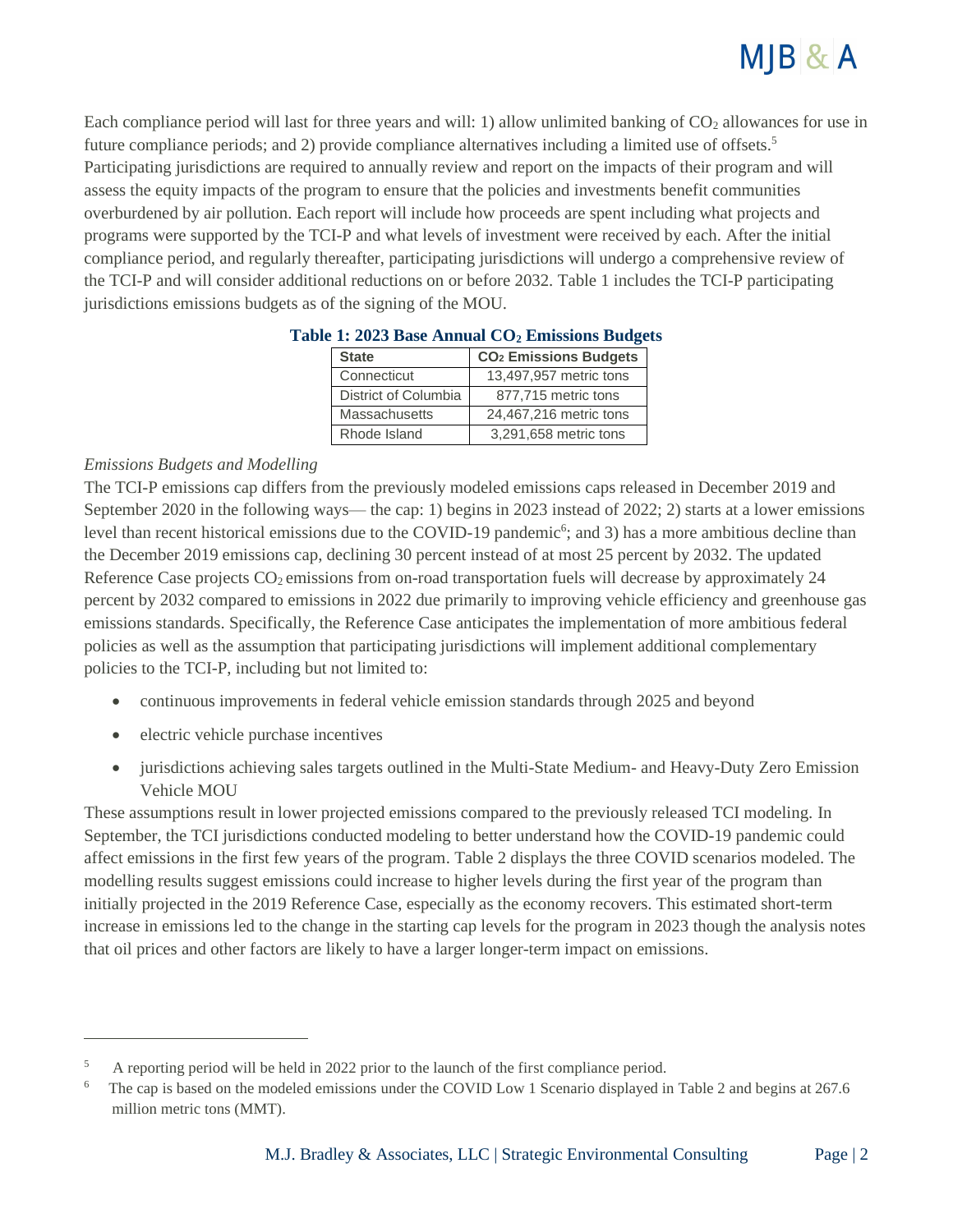| <b>Impact</b>                     | <b>COVID High</b> | <b>COVID Low 1</b>  | <b>COVID Low 2</b>             |  |  |
|-----------------------------------|-------------------|---------------------|--------------------------------|--|--|
| Macroeconomic                     | Recession         | Recession           | Recession                      |  |  |
| AEO 2018 Oil Prices<br>Oil Prices |                   | AEO 2018 Oil Prices | <b>TCI Reference Oil Price</b> |  |  |
| Personal LDV VMY                  | High              | Low                 | Low                            |  |  |

#### **Table 2: COVID Sensitivities**

The modelling produced on behalf of the Transportation and Climate Initiative evaluated a wide variety of factors to determine the containment reserve amounts described in Table 6. The analysis found that if regulated entities in the petroleum industry chose to pass the full cost of allowances on to consumers, gas prices in 2023 would be \$0.05 per gallon higher than they would be otherwise. Additionally, if demand for  $CO<sub>2</sub>$  allowances is higher than expected, the cost containment reserve would help ensure that gas prices would not exceed \$0.09 per gallon in 2023. While these estimates represent the upper bound of gasoline and diesel prices, the modelling analysis notes that complementary policies implemented by the participating jurisdictions would further reduce emissions and are expected to moderate TCI-P costs. Table 3 displays an estimate of potential state proceeds if each state within the TCI region chose to implement the program in 2023.<sup>7</sup>

|                       | 30% Cap        |  |  |  |  |
|-----------------------|----------------|--|--|--|--|
| New York              | \$339 million  |  |  |  |  |
| Pennsylvania          | \$315 million  |  |  |  |  |
| North Carolina        | \$283 million  |  |  |  |  |
| Virginia              | \$251 million  |  |  |  |  |
| New Jersey            | \$236 million  |  |  |  |  |
| Maryland              | $$155$ million |  |  |  |  |
| Massachusetts*        | \$153 million  |  |  |  |  |
| Connecticut*          | \$84 million   |  |  |  |  |
| Maine                 | \$47 million   |  |  |  |  |
| New Hampshire         | \$39 million   |  |  |  |  |
| Rhode Island*         | \$21 million   |  |  |  |  |
| Delaware              | \$27 million   |  |  |  |  |
| Vermont               | \$19 million   |  |  |  |  |
| $DC^*$                | \$5 million    |  |  |  |  |
| <b>TOTAL/REGIONAL</b> | \$1.97 billion |  |  |  |  |

#### **Table 3: 2023 Projected Carbon Market Proceed Examples**

Source: MJ Bradley & Associates

\*Participating jurisdictions

<sup>7</sup> Modelling assumes that each state implements the 30% cap reduction policy ("TCI-P policy case") and utilizes investment portfolio B, the illustrative portfolio used as the basis for the economic and health benefit analysis conducted on behalf of TCI. For more information on potential carbon market proceeds from the TCI-P, see M.J. Bradley & Associates Transportation and Climate Initiative Carbon Market Proceeds Estimator at [https://mjbradley.com/content/tci](https://mjbradley.com/content/tci-carbon-market-proceeds-estimator-0)[carbon-market-proceeds-estimator-0.](https://mjbradley.com/content/tci-carbon-market-proceeds-estimator-0)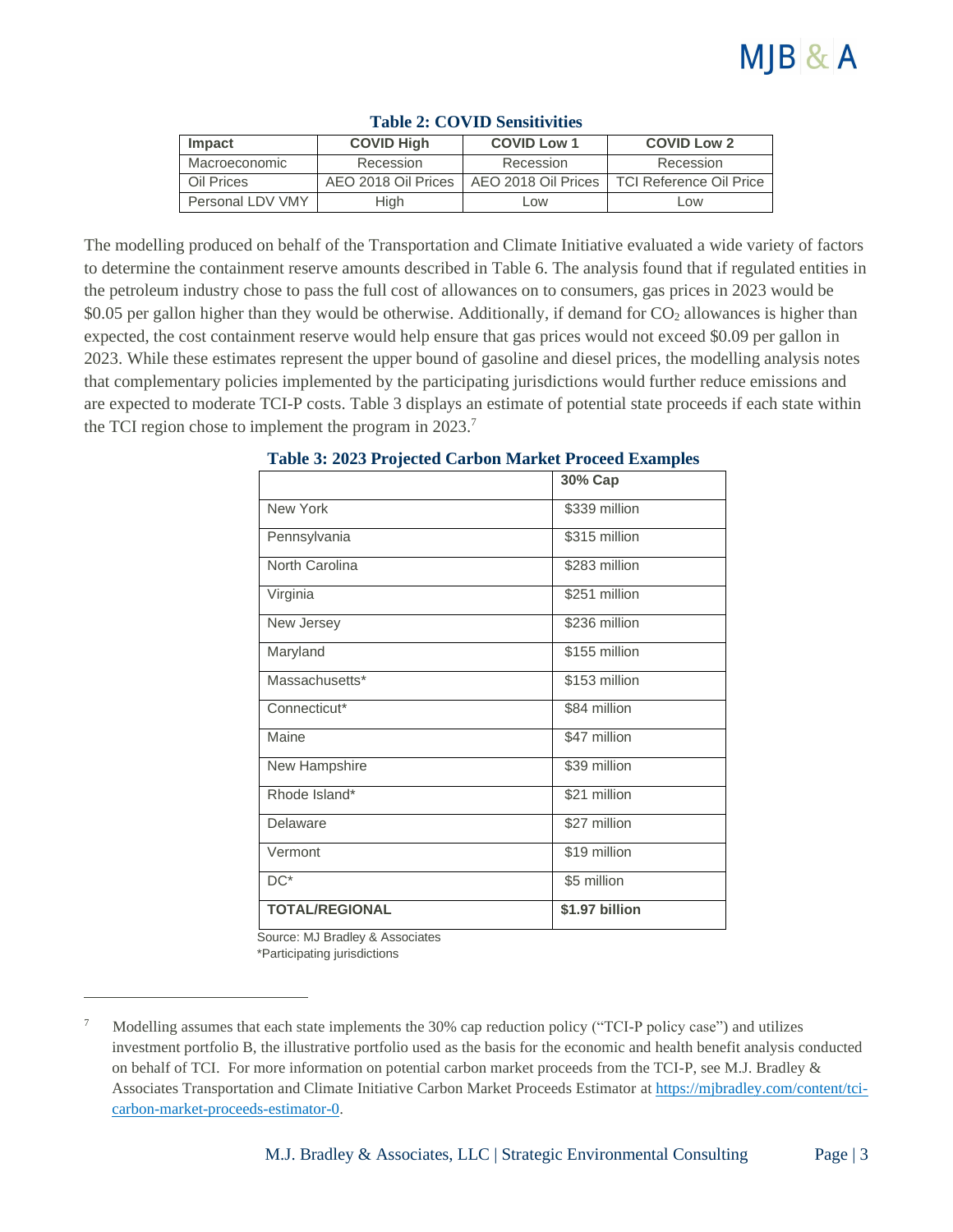

The modelling listed in Tables 4 and 5 represent modeling results derived from several different models and reflect the potential benefits of the TCI-P. Importantly, the modeling represents the collective benefits if all 13 jurisdictions in the TCI region chose to participate, scaled to the benefits of the current participating jurisdictions. The analysis notes that the benefits for the TCI-P program would increase if additional jurisdictions joined the program and highlight that the modeled results are subject to change as each participating jurisdiction will choose how to invest their program proceeds based on a variety of factors leading to various emissions reduction outcomes. The analysis incorporates the following models:

- National Energy Modeling System (NEMS): The analysis uses a modified version of NEMS that focuses on the TCI region ("TCI NEMS") to better understand trends in both the transportation and electricity sectors with and without investing in the cap-and-invest program. Notably the growth in the freight truck VMT was adjusted upwards slightly in all regions in order to better match the VMT projected by the jurisdictions. Additionally, the updated modeling accounted for emissions associated with all gasoline consumption, regardless of end-user and also included an improved estimate of highway diesel consumption.
- Regional Economic Models, Inc. (REMI): The analysis uses the REMI model to project macroeconomic impacts including changes in economic growth, income, and employment.
- Transportation, Equity, Climate and Health (TRECH) Project: The TRECH Model utilizes outputs from TCI modeling completed in 2019 to estimate the potential changes in health outcomes from active mobility and air quality. These preliminary results were published in October 2020.

Notably, the results displayed below do not include the commitment by participating jurisdictions to dedicate at least 35 percent of the auction proceeds to projects and programs that directly benefit overburdened and underserved communities.

| <b>Benefits</b>                                               | Year 2032 | <b>Year 2040</b> | Average Annual (2023-2040) |  |  |  |
|---------------------------------------------------------------|-----------|------------------|----------------------------|--|--|--|
| <b>Gross Domestic Product (GDP)</b>                           |           |                  |                            |  |  |  |
| Increase in GDP (Billions of 2017\$)                          | 0.092     | 0.2              | 0.097                      |  |  |  |
| % Increase from Reference Case                                | 0.01      | 0.02             | 0.01                       |  |  |  |
| GDP at Projected Reference Case<br>Level (Billions of 2017\$) | 1,005     | 1,142            | 1.001                      |  |  |  |
| Disposable Income (DPI)                                       |           |                  |                            |  |  |  |
| Increase in DPI (Billions of 2017\$)                          | 0.069     | 0.190            | 0.075                      |  |  |  |
| % Increase from Reference Case                                | .01       | .01              | .01                        |  |  |  |
| DPI at projected Reference Case<br>Level (Billions of 2017\$) | 1,127     | 1,1582           | 1,168                      |  |  |  |
| <b>Employment</b>                                             |           |                  |                            |  |  |  |
| Increase in Employment (job-years)                            | 411       | 987              | 434                        |  |  |  |
| % Increase from Reference Case                                | .01       | .01              | .01                        |  |  |  |
| Reference Case Level                                          | 7,892,572 | 8.058.771        | 7.900.727                  |  |  |  |

#### **Table 4: Scaled Economic Benefits for CT, DC, MA & RI**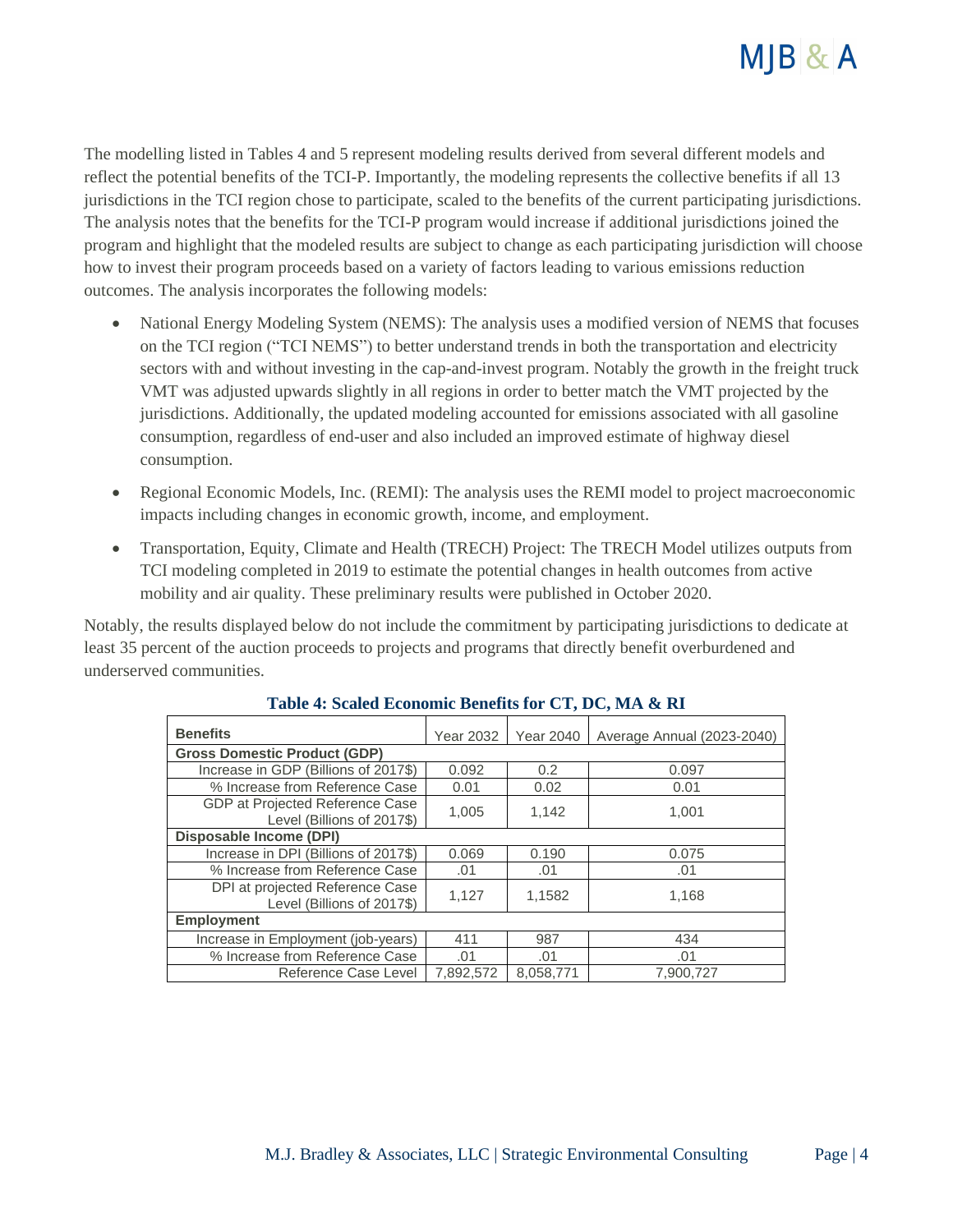

| <b>Benefits</b>                                                  | <b>Year 2032</b> |  |  |
|------------------------------------------------------------------|------------------|--|--|
| Avoided deaths from increased physical activity (TRECH)          | 15.7 (10.8-20.7) |  |  |
| Avoided deaths from improved air quality (TRECH)                 | 8                |  |  |
| Avoided deaths from improved safety (Investment Strategy Tool)   | l 6              |  |  |
| Avoided injuries from improved safety (Investment Strategy Tool) | <u>85</u>        |  |  |
| Total monetized health and safety benefits (2017\$)              | \$264 million    |  |  |

#### **Table 5: Scaled Health and Safety Benefits for CT, DC, MA & RI**

\*Estimated health benefits from the TRECH project are preliminary and subject to change 8

#### *Stability Mechanisms*

The model rule includes a cost containment reserve (CCR), an emissions containment reserve (ECR), and a minimum auction reserve price floor. Both the CCR and ECR will consist of a quantity of allowances totaling approximately 10 percent of the annual base budget each, described in Table 6. The CCR allowances will only be sold if emissions reduction costs are higher than projected and will be replenished each year. Similarly, the ECR allowances will only be withheld if the demand for allowances results in an auction price that is less than the ECR trigger price.

#### **Table 6: Cost and Emissions Containment Reserves (dollars per metric ton)**

| <b>Allowances</b>  | 2023    | 2024    | 2025    | 2026    | 2027    | 2028    | 2029    | 2030    | 2031    | 2032    |
|--------------------|---------|---------|---------|---------|---------|---------|---------|---------|---------|---------|
| <b>CCR Trigger</b> | \$12.00 | \$13.43 | \$15.02 | \$16.81 | \$18.80 | \$21.04 | \$23.54 | \$26.34 | \$28.19 | 30.16   |
| <b>ECR Trigger</b> | \$6.50  | \$6.98  | \$7.51  | \$8.07  | \$8.66  | \$9.29  | \$9.97  | \$10.68 | \$11.47 | \$12.30 |

#### *Addressing Equity*

Each participating jurisdiction will generate  $CO<sub>2</sub>$  allowances and will have the option to either auction, set aside, or retire each allowance. At least 35 percent of each jurisdictions' proceeds will be set aside to ensure that "overburdened and underserved communities benefit equitably from clean transportation projects and programs." Each jurisdiction must establish and support an Equity Advisory Body<sup>9</sup> that will: 1) develop criteria for defining overburdened and underserved communities; 2) provide recommendations for equitable investments of program proceeds and complementary policies that achieve desired benefits for overburdened and underserved communities; and 3) develop metrics for evaluating how investments of program proceeds provide direct and meaningful benefits for overburdened and underserved communities. Additionally, all jurisdictions agreed to consider a range of complementary policies to further increase emissions reductions with a focus on emissions reductions in overburdened and underserved communities.

<sup>8</sup> The TRECH study did not consider scenarios for partial TCI-P participation and also did not consider a scenario in which some jurisdictions implement the TCI-P at different times. Because of these discrepancies, the modeling summary notes that more information would be needed in order to make a more accurate estimate of the air-quality and health related benefits.

<sup>9</sup> Each Equity Advisory Body must be composed of a diverse stakeholder group, with the majority of representatives from overburdened and underserved communities.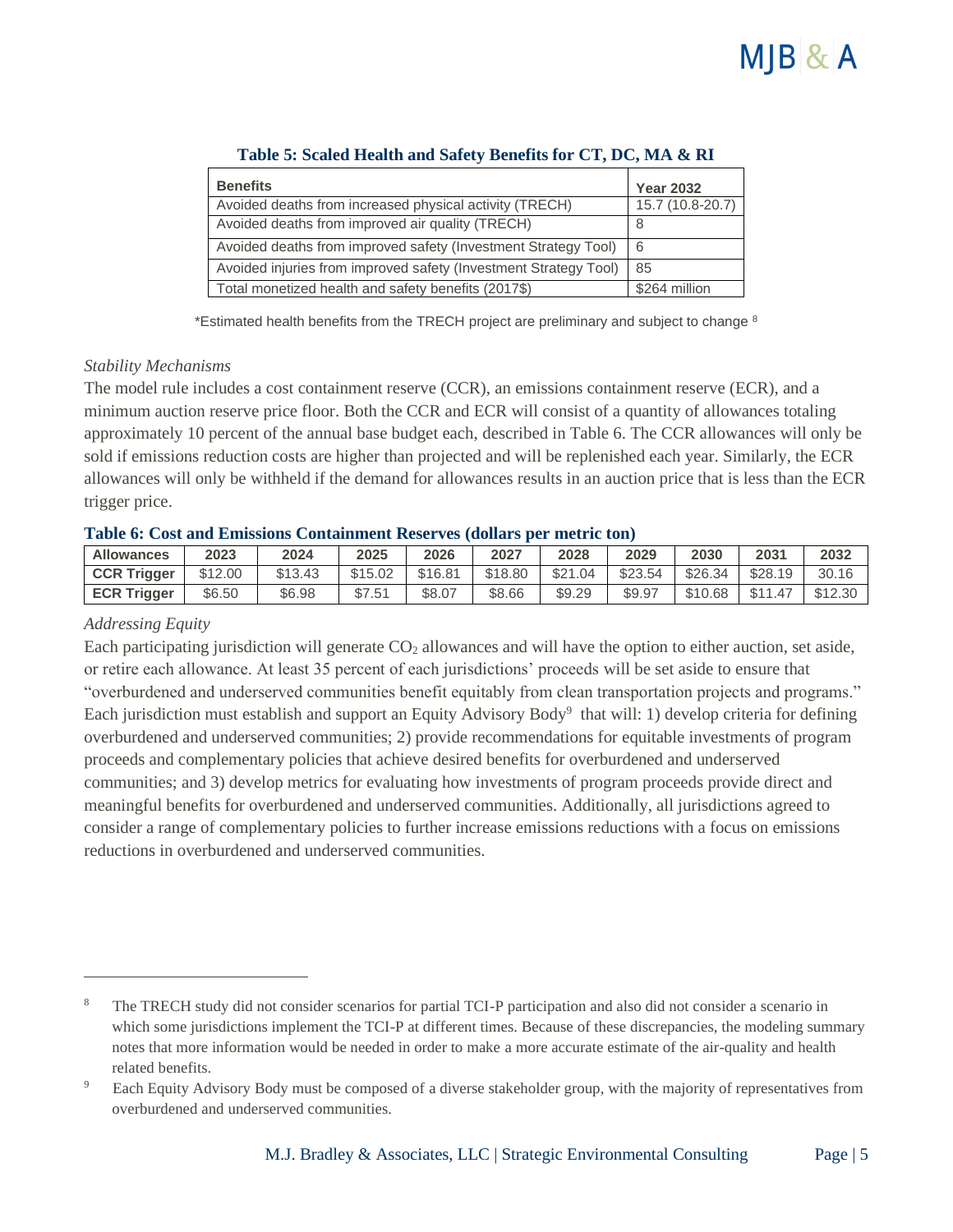

#### *Implementation and Reporting*

To support the development and implementation of the program, the signatory jurisdictions will establish an administrative organization that is comprised of two representatives from each jurisdiction that will provide administrative and technical support for the implementation of the TCI-P.<sup>10</sup> The administrative organization is required to carry out the following functions:

- create an administrative forum amongst participating jurisdictions
- administer auctions
- monitor emissions allowances and fuel markets
- implement a shared tracking, reporting, auction, and banking system in addition to other administrative functions needed to assist and support the implementation of the TCI-P

Participating jurisdictions will establish a shared electronic emissions reporting system informed by existing reporting requirements. Compliance obligations will be calculated based on the  $CO<sub>2</sub>$  emissions reported by the State Fuel Suppliers. Participants will annually review and report on program impacts including equity components. Allowances that originated in other TCI-P participating jurisdictions will be accepted for compliance subject to additional laws and regulations defined by the state or jurisdiction implementing the Model Rule. Participating jurisdictions can offer all allowances for sale at auction or can choose to set aside or retire allowances to increase the stringency of the program. All participating jurisdictions are required to establish a minimum reserve price below which allowances will not be sold.

#### *Complementary Policies*

The MOU and supplemental programmatic documents released in December 2020 noted that additional complementary programs will be required to achieve long-term reductions in pollution from the transportation sector (e.g., regulations in areas such as fuel and vehicle emissions standards, utility investments, building standards, and land use policy). Participating jurisdictions will work with communities to assess the impacts of their programs including by monitoring air quality in communities overburdened by air pollution to ensure that policies and investments are effectively implemented. Additionally, participating jurisdictions will also prioritize investments in multi-modal public and commercial transportation infrastructure including bike and pedestrian infrastructure, and incentive programs and projects to promote clean transportation and travel demand management, including teleworking opportunities.

#### **Next Steps**

The reporting period for the TCI-P may begin as early as January 1, 2022 with the first compliance period of the TCI-P beginning as early as January 1, 2023 or when at least three jurisdictions are ready to implement their individual programs.

<sup>10</sup> Only the participating jurisdiction is allowed to enact and implement a program. The administrative organization cannot adopt, implement, or enforce the TCI-P or any participating jurisdiction's individual program.